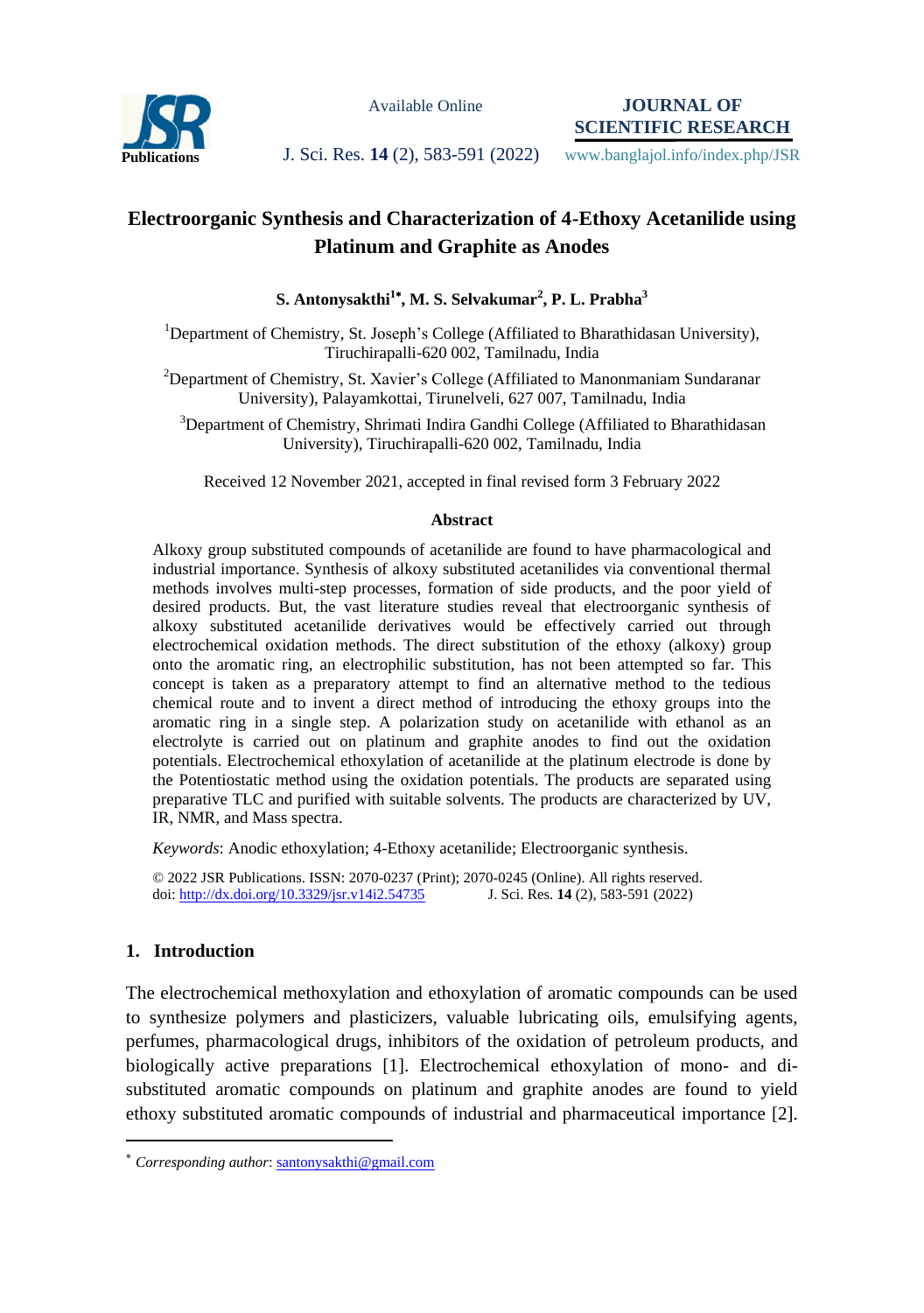Literature review reveals that vast anodic oxidative studies on aromatic compounds such as hydroxylation [3], halogenations [4], cyanation [5], and acetoxylation [6] have been done already. But, only a small quantum of work on ethoxylation of acetanilide is found in the literature. Recently the electrochemical analytical studies on methoxylation of various monosubstituted aromatic compounds have been examined and reviewed [7].

In this present work, platinum and graphite are taken as the working electrode. The oxidation potentials of the working electrode are found with respect to Ag/AgCl reference electrode through polarization studies. The anodic ethoxylation of acetanilide was carried out using ethanol as solvent and KOH, KCl, and  $H_2SO_4$  as the supporting electrolytes. The work is carried out to ethoxylate acetanilide and characterize the product using spectral techniques. The supporting electrolytes are used to make the substrate diffuse through the reaction mixture and make the system acidic, neutral, and alkaline, thereby changing the pH of the system.

# **2. Materials and Methods**

# **2.1.** *Apparatus*

Cyclic Voltammograms were recorded with potentiostat CH 10 (Sinsil international) interfaced to 663 VA stand (Metrohm) and SyncMaster B1930 computer. A threeelectrode configuration was used with platinum and graphite as the working electrodes, a silver-silver chloride reference electrode, and a platinum electrode wire as the auxiliary electrode. The working electrode was pretreated by polishing it with alumina – water slurry followed by washing in an ultrasonic bath.

# **2.2.** *Reagents and solutions*

Analytical grade reagents and double distilled water were used for the entire experiment. The solutions 0.001 M Acetanilide, 1 M  $H_2SO_4/KOH/KCl$ , 0.5 M Ethanol were prepared freshly. The pH of the different reaction mixtures was measured with a pen-type pH meter. The solutions were stored in a light-protected, cool location.

#### **2.3.** *Methodology*

The three-electrode system with platinum or carbon as the working electrode, platinum wire as the auxiliary electrode, and Ag/AgCl electrode as the reference electrode was constructed in an undivided cell. In order to change the pH of the system, 1 M solutions of  $H_2SO_4/KOH/KC$ l were taken. As these solutions show high electrical conductivity, they also serve as supporting electrolytes. Cyclic voltammograms were recorded to find out the feasibility of oxidation and its nature of reversibility [8,9].

The polarization studies were also done using a three-electrode system. By knowing the exact oxidation potential from polarization studies, the synthesis was carried out using platinum/graphite working electrode, platinum auxiliary electrode, and saturated calomel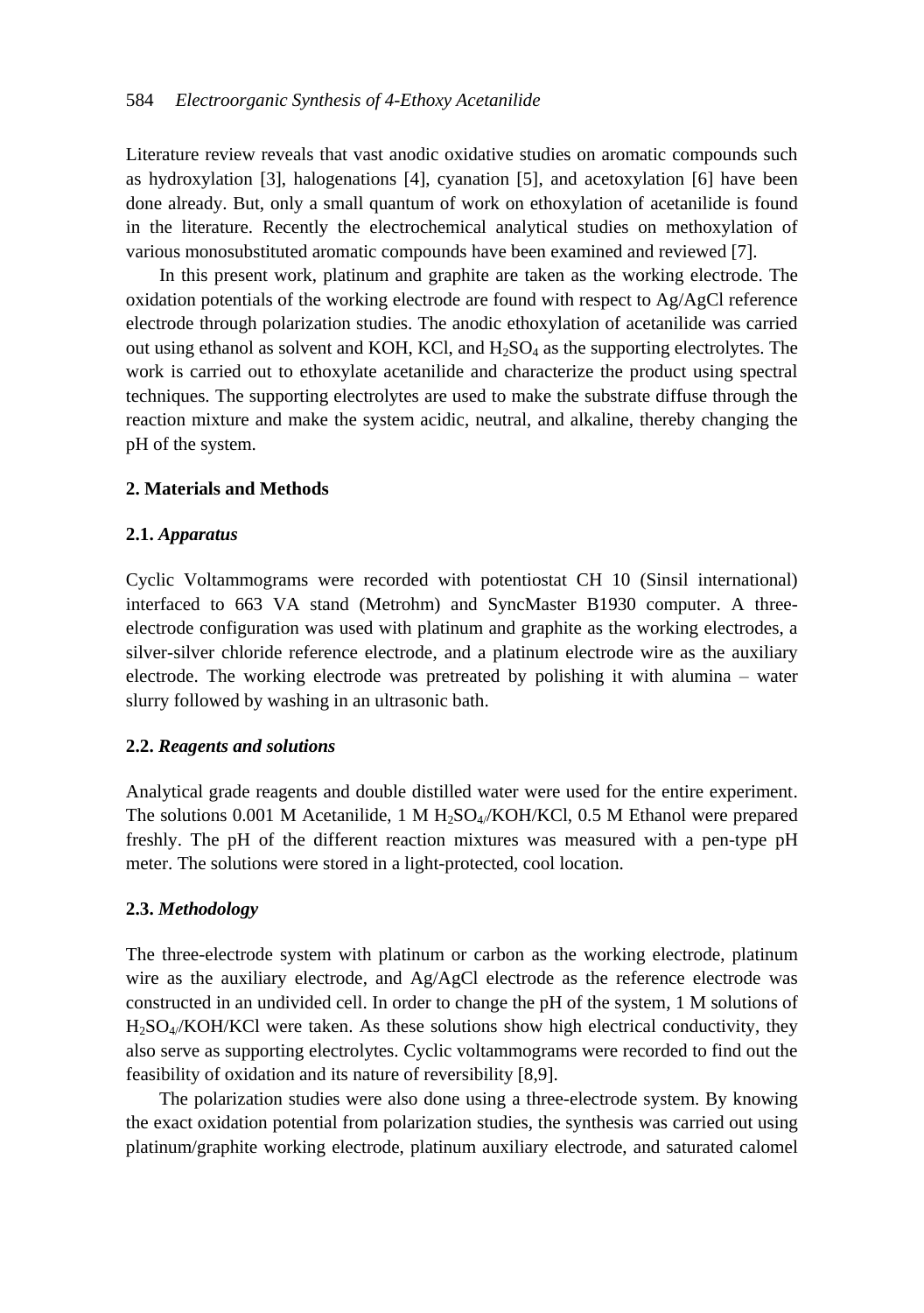electrode as reference electrodes at constant potential conditions. The preparative electrochemical oxidation was carried out, potentio statically, using 2 –12 V regulated DC power supply [Murphy, India]. All the working potentials of the working electrode were measured with reference to the saturated calomel electrode (SCE) with the help of a digital voltameter, [Philips pp 9000, UK].

## **3. Results and Discussion**

#### **3.1.** *Cyclic voltammetric studies*

In a typical reaction, the substrate acetanilide was dissolved in ethanol, and a 10-20 mM concentration solution was prepared. In order to have pH variation, 1 M solutions of H2SO4, KCl and KOH were used to record cyclic voltammogram in acidic, neutral, and alkaline conditions, respectively.

A reaction mixture of substrate (acetanilide) solution and supporting electrolyte solution was made in such a way that the supporting electrolyte concentration was 1000 times greater than the substrate concentration. The mixture was purged with nitrogen gas to remove dissolved oxygen to make the cyclic voltammogram noise-free. The scan rate was fixed at a rate of 100 mV/s for all the substrates in three different media conditions.

The cyclic voltammogram obtained for ethoxylation of acetanilide in the basic medium at platinum electrode presented only one anodic peak at 1.8 V. From the literature [10], it is found that electrooxidation of substituted aromatic compounds is a two-electron process. Hence, two anodic peaks were expected. However, only one peak at 1.8 V was observed. This may be due to the electron-donating nature of the anilide group, which might have made the two electrons leave the system simultaneously at one potential [11]. A cathodic peak in the potential reversal scan was observed at -0.9 V. There are two anodic peaks at 1.7 and 2.1 V in the cyclic voltammogram of acetanilide with ethanol in a neutral medium, with no cathodic peak is observed.



Fig. 1. Basic medium (KOH, 1 M).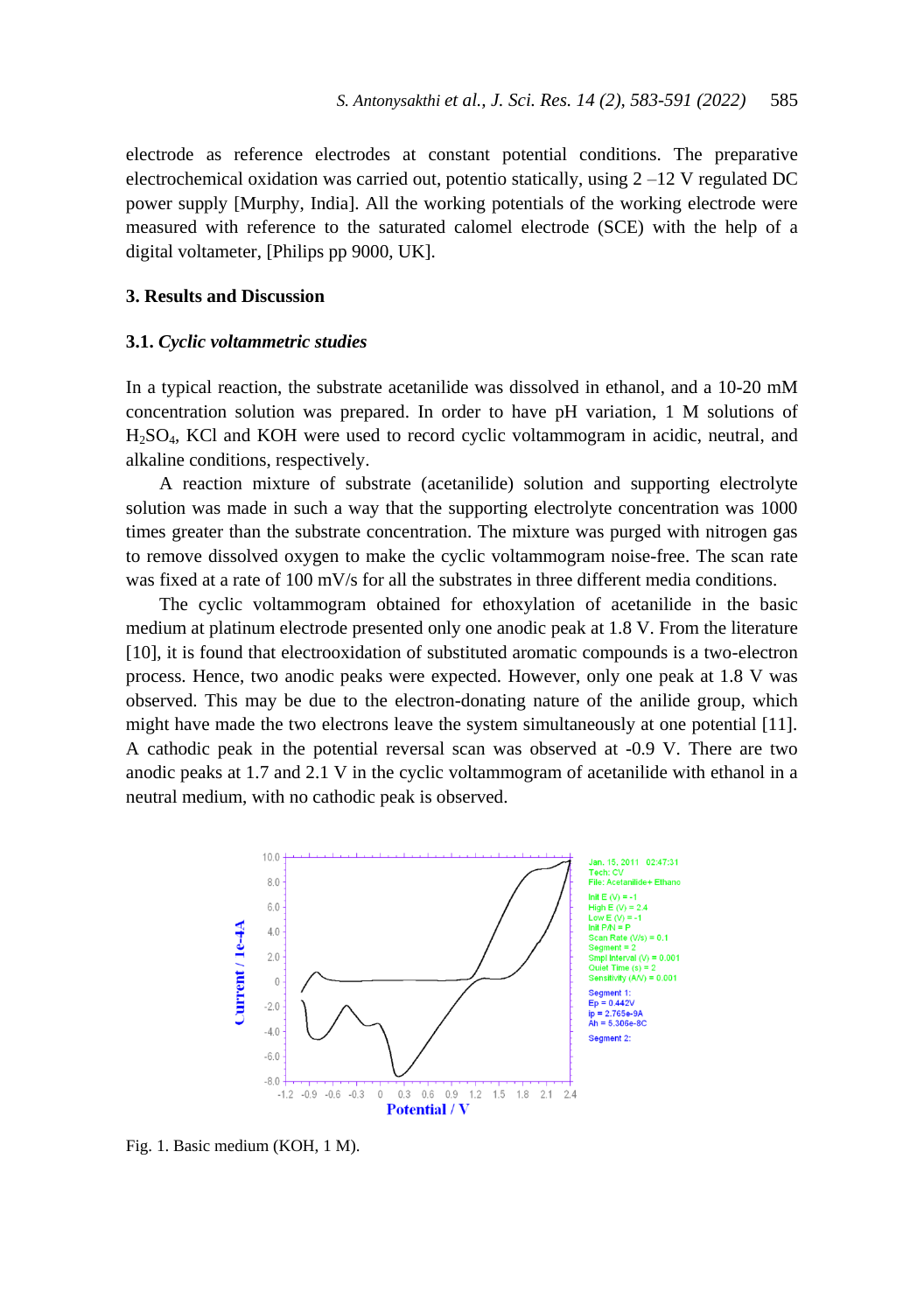

Fig. 2. Neutral medium (KCl, 1M).

#### **3.3.** *Polarization studies*

A saturated calomel electrode was coupled with the anode through a salt bridge. One of the limbs was drawn into a lugging capillary to avoid resistance and keep the reference electrode as close as possible to the working electrode. The cell was connected in the circuit, consisting of a digital milliammeter connected in series to note the current. A digital voltammeter was connected in between the anode and the SCE. The applied potential was changed at regular intervals in equal quantum, and the corresponding current variation was recorded. The current–potential curve was drawn for the pure solvent – electrolyte system. The above experimental procedure was repeated with the addition of a 0.1 M substrate. A graph was plotted, taking potential in the X-axis and current in the Y-axis. The current-potential curve provided information about the decomposition potential at which the substrate underwent chemical changes.



Fig. 3. Graphical representation of polarization studies on acetanilide (Current vs. Potential, at the platinum anode)**.**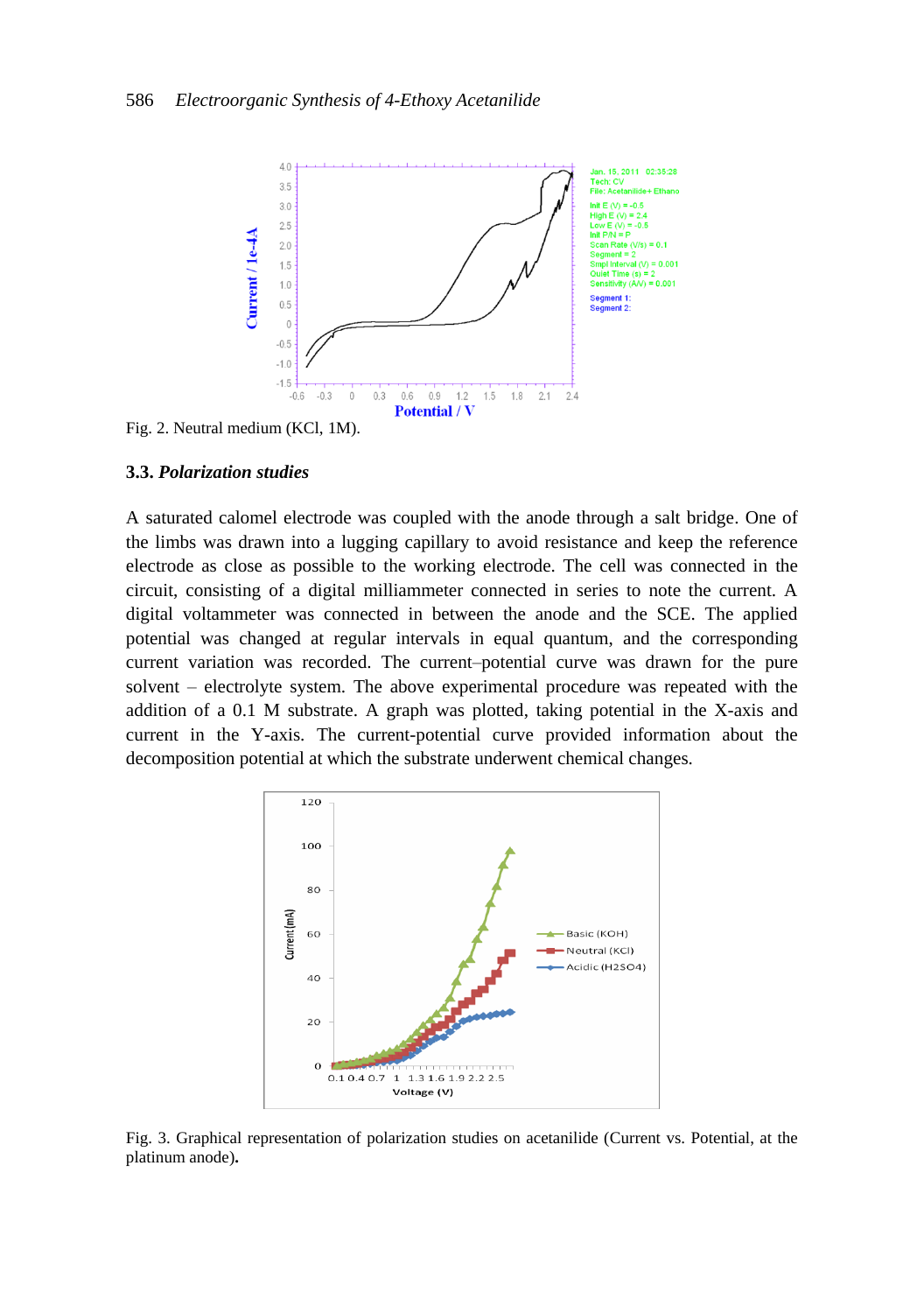

Fig. 4. Graphical representation of polarization studies on acetanilide (Current vs. Potential, at graphite anode).

The working potentials of acetanilide at graphite and platinum electrodes at different pH media are obtained from polarization studies are tabulated below.

| Substrates  | At Graphite electrode (Volts) |         |       | At Platinum Electrode (Volts) |         |       |
|-------------|-------------------------------|---------|-------|-------------------------------|---------|-------|
|             | Acidic                        | Neutral | basic | Acidic                        | Neutral | basic |
| Acetanilide | .30                           | 20      |       | l.60                          | .50     | . .30 |

Table 1. Working potentials of acetanilide.

The electrosynthesis of acetanilide was carried out at constant potential conditions, i.e., at the specified decomposition potentials obtained from polarization studies (potentiostatic method) using a divided H-Cell and an undivided cell.

## **3.3.** *Product analysis*

An aliquot was drawn periodically from the organic phase and analyzed by HPLC using a SHIMADZU LC-8A column  $(250 \times 4.6 \text{ mm})$  as the stationary phase. The eluent consisted of acetonitrile/water (80:20) at a flow rate of 1 mL/min. Samples were analyzed at a wavelength of 254 nm with a UV detector. UV-1280 UV-Visible spectrometer (make: Shimadzu) was used to record the UV-Visible spectrum of the ethoxylated product.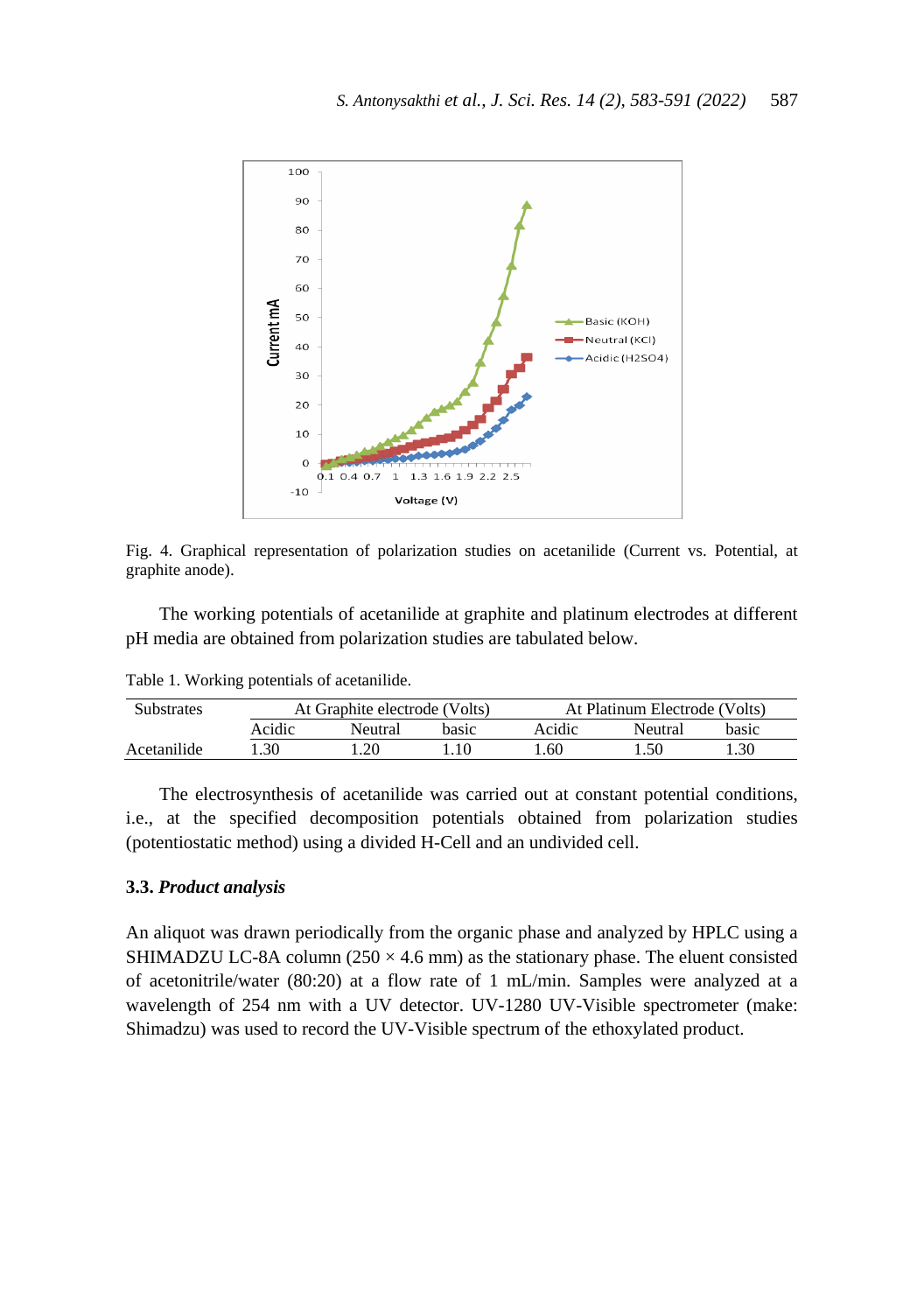

Fig. 5. UV spectrum of ethoxylated acetanilide.

There are two bands observed at 247 and 292 nm in the UV-Visible spectrum of ethoxylated acetanilide. These two absorptions are due to  $\pi$  -  $\pi^*$  transitions which confirmed the existence of the benzene ring in the product.



Fig. 6. IR spectrum of ethoxyated acetanilide.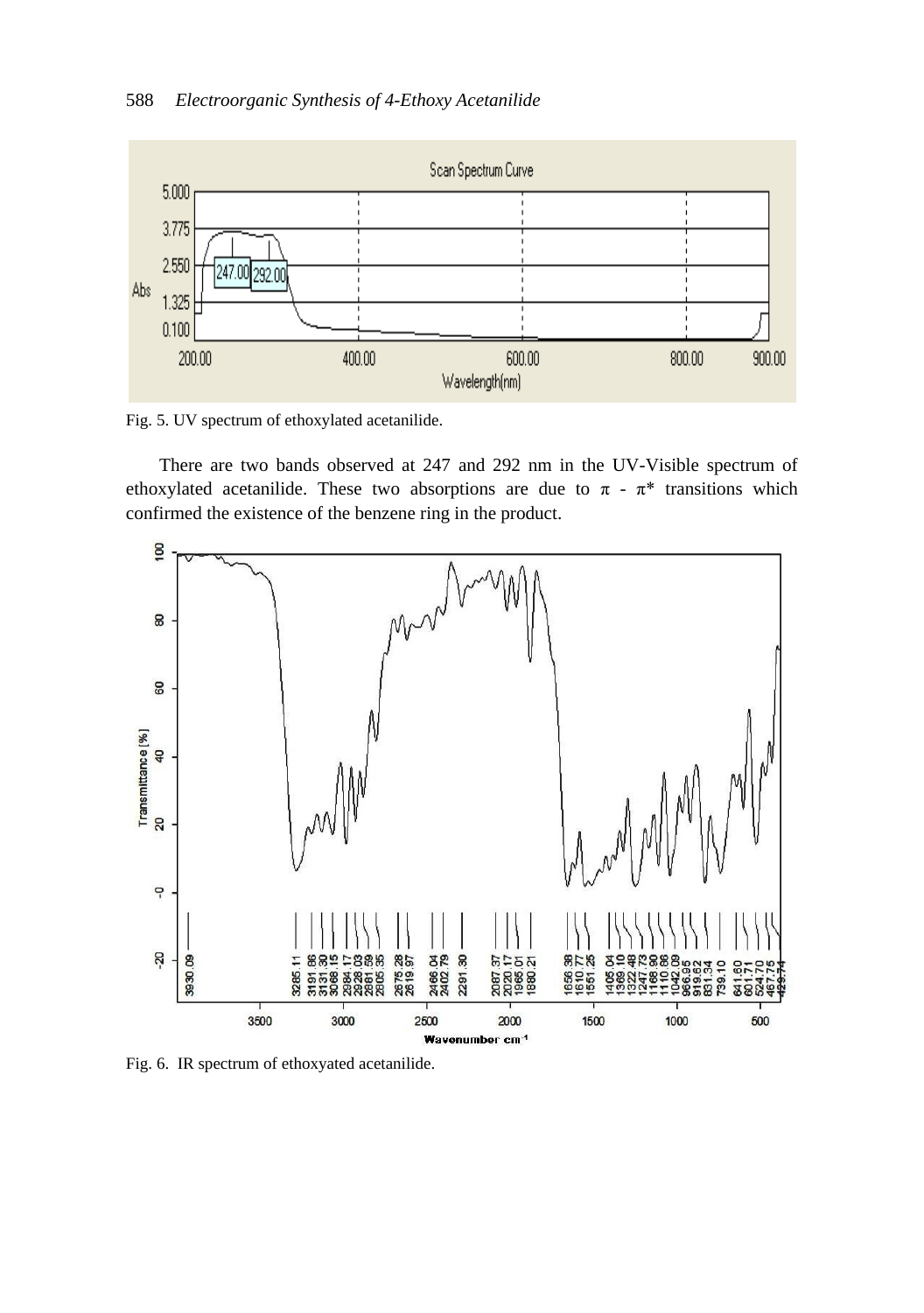| Sl. No         | Wave number $(cm^{-1})$ | Absorbance                                 |
|----------------|-------------------------|--------------------------------------------|
|                | 3930.39                 | O-H stretch                                |
| 2              | 3285.11                 | O-H stretch, alcohols                      |
| 3              | 3191.86                 | N-H stretch, amines                        |
| $\overline{4}$ | 3131.30                 | N-H stretch, hydrogen-bonded               |
| -5             | 1405.04                 | C-O stretch (esters, ethers, and alcohols) |
| 6              | 1247.73                 | C-O stretch, ethers                        |
| 7              | 1168.09                 | -OCH <sub>3</sub> group ethers             |
| 8              | 1110.86                 | $-OCH_2CH_3$ group ethers                  |
| 9              | 831.34                  | p- Di-substituted aromatic derivatives     |

Table 2. IR spectral value for the product, 4-ethoxy acetanilide.







The proton integration in the NMR spectrum noticed the presence of 13 hydrogens. The broad peak at  $\delta$  7.8 ppm accounted for the existence of –NH proton. The triplet peak at  $\delta$  1.3 ppm favored the presence of the -CH<sub>3</sub> group attached to -CH<sub>2</sub>. Another sharp peak at  $\delta$  2.0 ppm showed the presence of  $-CH_3$  attached to a carbonyl group. The two doublet peaks at  $\delta$  6.7 ppm and at  $\delta$  7.3 ppm showed the presence of four aromatic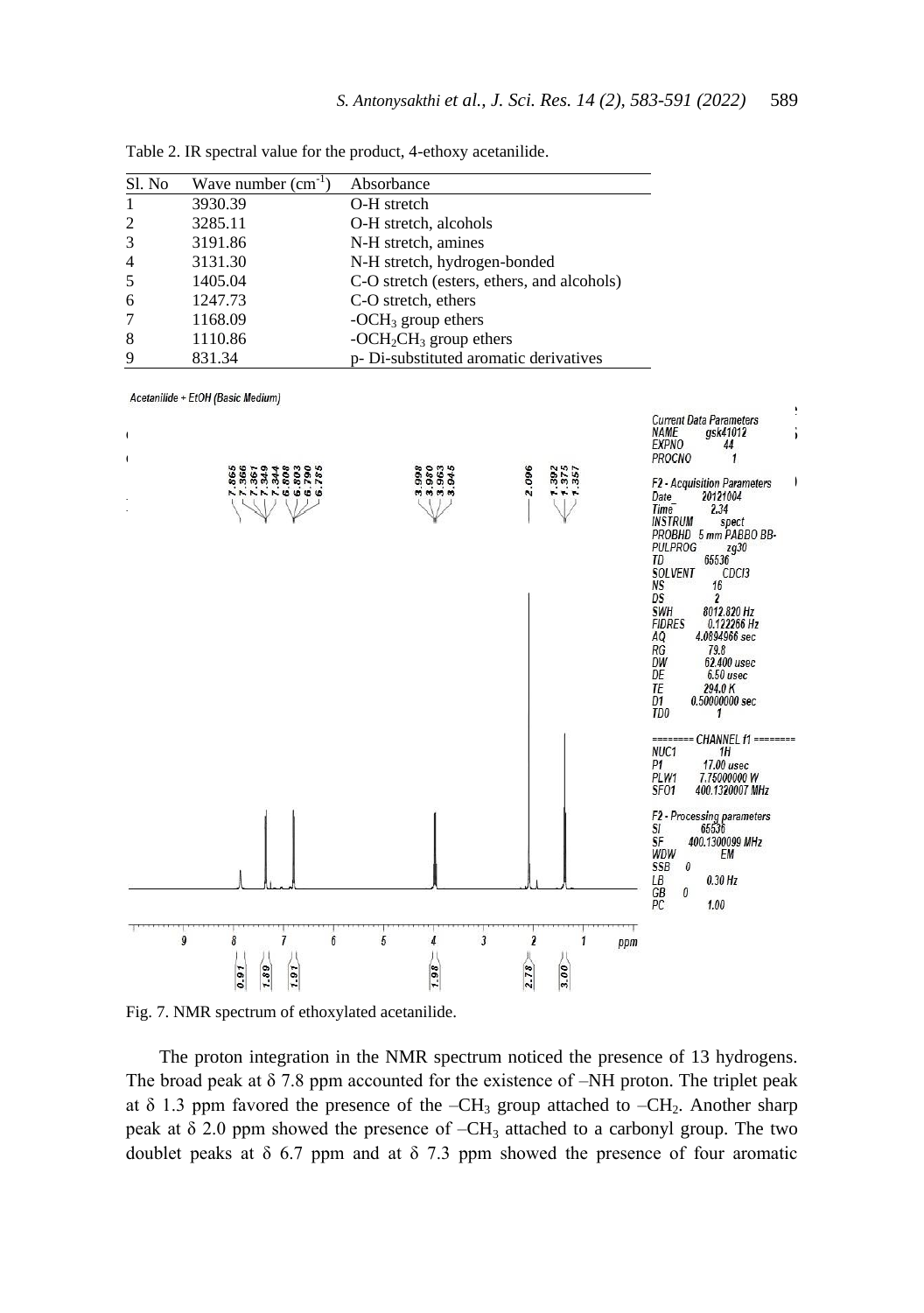#### 590 *Electroorganic Synthesis of 4-Ethoxy Acetanilide*

protons. The multiplet at  $\delta$  3.9 ppm strongly favored the deshielding nature of -CH<sub>2</sub> group. Finally, the structure was confirmed by the mass spectrum. The fragmentation pattern is shown by the mass spectrometry also confirmed the substitution of the ethoxy group in the fourth position in the benzene ring. From the mass spectrum, the molecular formula of the compound was found to be  $C_{10}H_{13}O_2N$  (M<sup>+</sup>: 180.3) which confirms the product 4ethoxy acetanilide. From the spectral characterization, a suitable mechanistic pathway is proposed for ethoxylated acetanilides at both graphite and platinum anodes in neutral and basic conditions [12]. The most probable reaction mechanism is given below.



Electrochemical ethoxylation of acetanilide



Scheme 1. Mechanistic pathway for the electrochemical ethoxylation of acetanilide.

#### **4. Conclusion**

The electrosynthetic studies on ethoxylation of acetanilide reveal the following facts. The electrochemical oxidation processes were studied on platinum and graphite electrodes. It is clear from the polarization studies that the working potentials are higher at the platinum anode than at graphite at the same reaction conditions.

Ethoxylation is preferred in acetanilide forming 4-ethoxy acetanilide on graphite and platinum electrodes. The variation of percentage yield of the products is studied with